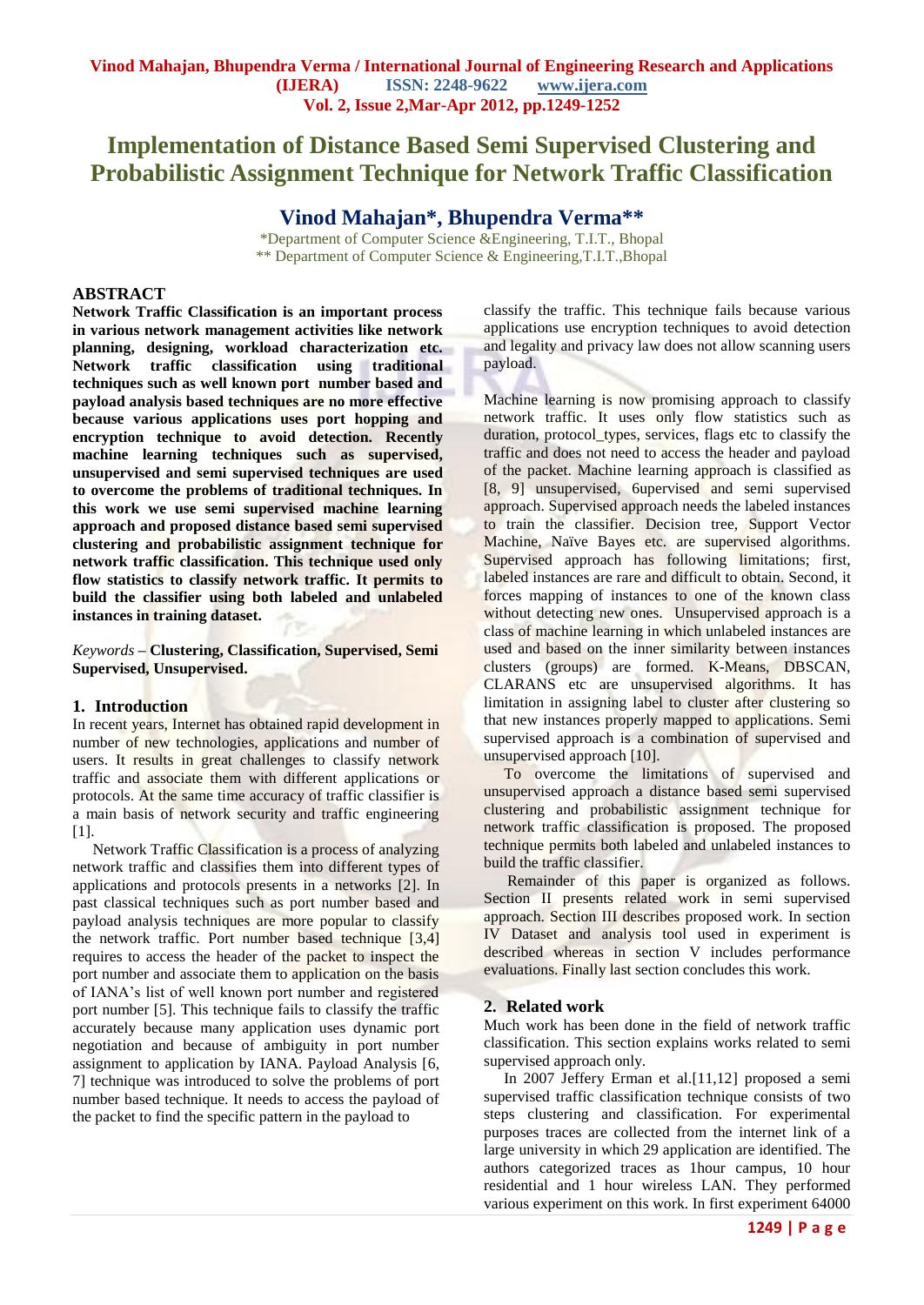## **Vinod Mahajan, Bhupendra Verma / International Journal of Engineering Research and Applications (IJERA) ISSN: 2248-9622 www.ijera.com Vol. 2, Issue 2,Mar-Apr 2012, pp.1249-1252**

unlabeled flows are provided for clustering after these flows is clustered, the fix numbers of random flows in each cluster are labeled. The results show that 94% accuracy is achieved by two labeled flows per cluster and K=400. The second set of experiments 80,800 and 8000 labeled flows are mixed with random number of unlabeled flows to generate the training dataset. The accuracy will increase when five or more flows are labeled per cluster.

In 2008 Chuanliang chan et al.[13] proposed two graph based semi supervised methods(i.e. spectral graph transducer, Gaussian fields approach) and one semi supervised clustering (MPCK Means) method to perform intrusion detection .KDD CUP 99 dataset is used for experimental purpose and PPrecision and PRecall and PF Measure is used to evaluate the clustering results..The authors compared two semi supervised classification with other traditional supervised algorithm and finds that performance of their approach are much better than other .Also show that the performance of MPCK means is better than KMeans.

In 2009 Levi Lesis and Jorg Sander [14] proposed semi supervised algorithm called as SSDBSCAN. This algorithm requires only one input parameter, does not need user intervention and automatically finds noise objects. The authors used both artificial and real world datasets for experimental purpose and compare SSDBSCAN with HISSCLU and finds that their approach is better to find the cluster in datasets.

The Liu bin and Tu Hao in 2010 [15] proposed semi supervised clustering methods based on particle swarm optimization (PSO) algorithm and two host feature name IP address discreteness and success rate of connections. They collected experimental dataset from the router of their university which contained 7 classes. To evaluate their approach they used precision. Result showed that 85% accuracy achieved when 100 or more labeled samples are used in training dataset.

In 2010 Amita Shrivastav et al. [16] proposed a semi supervised approach based on clustering algorithm. This approach has two steps clustering and classification. KDD CUP-99 dataset is used for experimentation. They compare their approach with SVM based classifier. The experimental result showed that accuracy of proposed classifier lies between 70% and 96% for various datasets.

## **3. Proposed Technique**

In this paper a semi supervised approach is used for network traffic classification. It has two phases training phase and testing phase. The proposed technique, a distance based semi supervised clustering and probabilistic assignment is used in training phase to build (train) the classifier. It permits both labeled and unlabeled instances used in training dataset.

Following are the steps in proposed technique

#### 1. Data Preprocessing

Normalization is used for data preprocessing, where the attribute values are scaled so as to fall within a small specified range such as 0.0 to 1.0. In this work for normalization the attribute values are divided by the largest value for that attribute present in the dataset.

2. Distance based semi supervised clustering using K-Means

The K-Means algorithm is used to partition the dataset into number of clusters. The K-Means algorithm uses Euclidean distance measure to find the similarity between instances.

3. Probabilistic assignment

For assigning label to clusters formed in second step the probabilistic assignment technique as in [11] is used. To complete the mapping, within each cluster an assessment is performed to find out to which class has maximum probability of data instances belongs. On the basis of this probability the class label is assigned to clusters. This mapping forms the basis for classification model.

The Classifier build (train) in training phase by proposed technique is used to classify the traffic in testing phase.

## **4. K-Means Clustering**

The K-Means clustering algorithm [10, 20] is a simple and popular analysis method. The following are the steps in K-Means clustering as in [20]-

1. Define  $K=$  number of clusters.

2. Partition the training dataset into K clusters and assign the training instances as the following:

- 2.1 Take the first  $K$  training instances as a single element cluster.
- 2.2 Assign each of the remaining (N-K) training instances to the cluster with the nearest centroid. After each assignment, centroid of the gaining cluster is recomputed.

3. Take each instance in sequence and compute its distance from the centroid of each of the clusters. If a instance is not currently in the cluster with the closest centroid, switch this instance to that cluster and update the centroid of the cluster gaining the new instance and the cluster losing the instance.

4. Iterate step 3 until convergence is achieved.

In this paper we use the Euclidean distance as the similarity measure as required in step 2 and step 3 in K-Means clustering algorithm. Euclidean distance [10] is defined as:

Dist(X, Y) = 
$$
(\sum_{i=1}^{n} (Xi - Yi)^2)^{1/2}
$$
 (1)

Where  $X=(X1, X2... Xn)$  and  $Y=(Y1, Y2... Yn)$  are two n dimensional data instances [34].

## **5. Experimental Setup**

This section describes the dataset and analysis tool used in the experiment.

5.1. Dataset Description

This is the data set used for The Third International Knowledge Discovery and Data Mining Tools Competition, which was held in conjunction with KDD-99 [17]. This dataset contains 41 features such as duration, Protocol\_type, service, flag etc. The raw training data was about four gigabytes of compressed binary TCP dump data from seven weeks of network traffic. This was processed into about five million connection records. Each connection is labeled as either normal, or as an attack, with exactly one specific attack type. Each connection record consists of about 100 bytes. Attacks fall into four main categories Probe, DoS, U2R and R2L.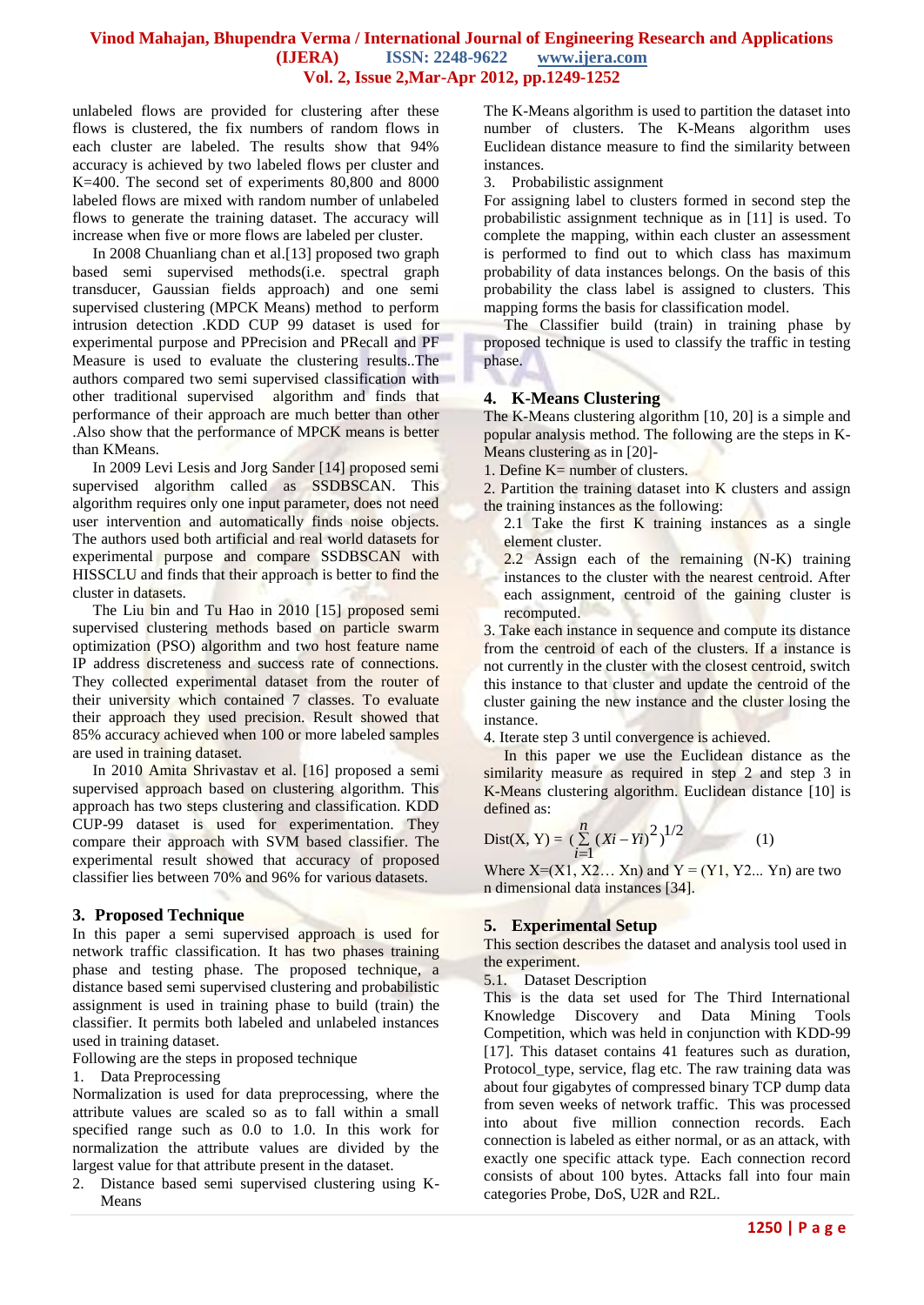## **Vinod Mahajan, Bhupendra Verma / International Journal of Engineering Research and Applications (IJERA) ISSN: 2248-9622 www.ijera.com Vol. 2, Issue 2,Mar-Apr 2012, pp.1249-1252**

The dataset used for experiments contains 8,000 records. We take only 8000 instances form KDD CUP dataset because to test the effectiveness of proposed approach by using whole dataset requires more computational time and resources. This data set is divided into training dataset which contains 6000 records and test dataset which contains 2000 records. Training dataset contains 2400 labeled instances and 3600 unlabeled instances. Both training and test dataset contains all 41 features.

#### 5.2 Analysis Tool

The experiments were conducted using MATLAB 7.3. The name MATLAB stands for matrix laboratory. MATLAB is a high-performance language for technical computing. It integrates computation, visualization, and programming in an easy-to-use environment where problems and solutions are expressed in familiar mathematical notation [18].

#### **6 Experimental Results**

6.1 Performance Evaluation Parameters

To perform the evaluation the following evaluation parameters are used.

6.1.1 Evaluation Matrix

In a multi class prediction, the result on a test data set is denoted as a two dimensional Evaluation matrix with row and column for each class. Where row represents actual class and column represents predicted class for a matrix element. Correct classified instances are measures from the diagonal of confusion matrix. It is a useful tool for analyzing how well your classifier can recognize instances of different classes [8, 10].

| Table 1. Evaluation Matrix |                     |    |  |  |  |
|----------------------------|---------------------|----|--|--|--|
| Actual                     | <b>Predicted As</b> |    |  |  |  |
| <b>Class</b>               | CS.                 | IТ |  |  |  |
| $\mathbb{C}S$              | TР                  | FN |  |  |  |
| Ш                          |                     | TN |  |  |  |

Where True Positive (TP) is The number of correctly classified member of Class CS (interested) as a class CS. True Negative (TN) is The number of tuples that are correctly classified as not a member of class CS. False Positive (FP) is The number of tuples that are incorrectly classified as belonging to class CS. False Negative (FN)is The number of tuples that are incorrectly classified as not belonging to class CS.

From the Evaluation matrix following parameters will be computed.

Overall Accuracy: It is the ratio of sum of TP of all classes to the number of instances present in the dataset.

Precision: It is the ratio of number of instances correctly classified to the number of instances that are correctly and incorrectly identified [8,19].

$$
Precision = \frac{TP}{TP + FP}
$$
 (2)

Recall: It is the ratio between the numbers of instances of class correctly classified and total number of instances of that class. It is equivalent to the true positive rate (TPR) [8, 19].

$$
Recall = \frac{TP}{TP + FN}
$$

6.2 Performance Evaluation

It is necessary to evaluate the performance of the technique being implemented. We evaluating the performance of classifier at number of clusters equal to 50.To do so Evaluation matrix is computed for test dataset and it is shown in Table 2. Amongst all the testing instances it is determined how many instances are incorrectly classified and correctly classified.

(3)

| Table 2. Evaluation Metrics for Test Dataset |              |          |     |          |     |
|----------------------------------------------|--------------|----------|-----|----------|-----|
| Actual                                       | Predicted as |          |     |          |     |
| Class                                        | Normal       | Probe    | Dos | U2R      | R2L |
| Normal                                       | 388          | 0        | 0   | 10       | 02  |
| Probe                                        | 3            | 382      | 6   | 4        | 5   |
| Dos                                          | 10           |          | 390 | $\theta$ |     |
| U2R                                          | 23           |          | 0   | 351      | 26  |
| R2L                                          |              | $\Omega$ | 0   | 8        | 385 |

From Table 2 we calculate the overall accuracy of the classifier and it is  $94.8\%$  at number of cluster =50.

Table 3shows the precision and recall of each class calculated from the evaluation matrix. Fig. 1 and fig. 2 are plotted from the Table 3. Several observations can be made from the table 4, fig. 1 and fig.2. First, more than 92% precision achieved for all classes. Second, probe class achieved 100% precisions i.e. the instances belong to other class are not classified as belongs to probe class. Third, the normal class achieved lowest precision indicates that the other instances are misclassified as belongs to this class as compared to others. Forth, more than 95% recall achieved for all classes. Fifth, DoS class achieve 97.5% recall i.e. the instances belong to this class are more correctly classified. Sixth, U2R class achieved lowest recall values i.e. the large number of instances belongs to this class are misclassified as compared to the other classes.

| Class  | Precision $(\%)$ | Recall (%) |  |
|--------|------------------|------------|--|
| Normal | 90.02            | 97         |  |
| Probe  | 100              | 95.5       |  |
| DoS    | 98.48            | 97.5       |  |
| U2R    | 94.63            | 87.75      |  |
| R2L    | 92.10            | 96.25      |  |